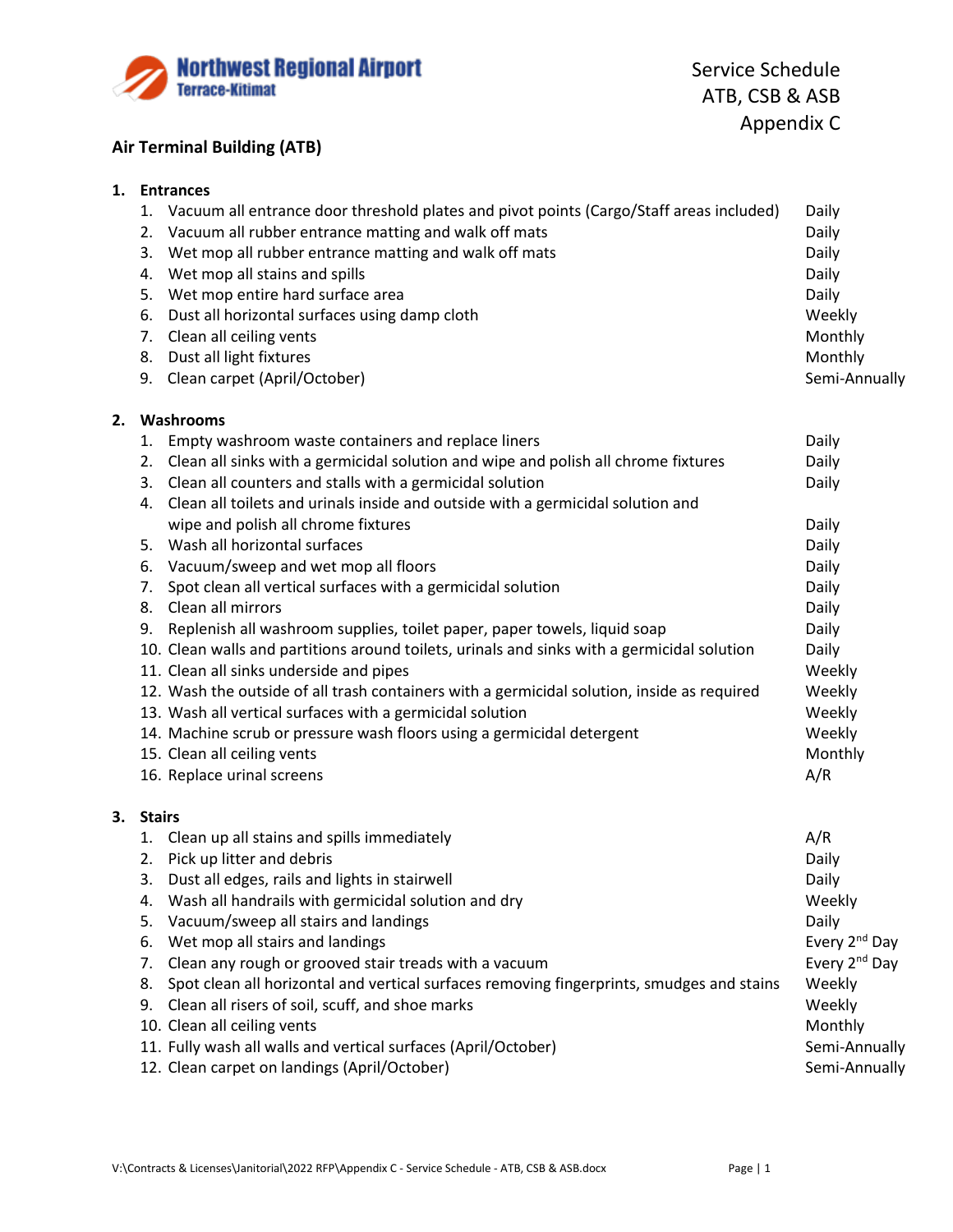

Service Schedule ATB, CSB & ASB

Appendix C

|    | 4. Offices/Rental Car Areas/Airline Lease Areas/Hallways/Boardrooms/Training Rooms              |                   |
|----|-------------------------------------------------------------------------------------------------|-------------------|
|    | 1. Clean and polish board room tables as required                                               | Daily             |
|    | Empty all waste receptacles, wipe soiled containers, and replace liners as required<br>2.       | Daily             |
|    | 3. Empty recycle bins in offices as required                                                    | Daily             |
|    | 4. Wipe all counters                                                                            | Daily             |
|    | 5. Spot clean carpet areas using spot remover                                                   | Daily             |
|    | 6. Vacuum all carpets wall to wall                                                              | Daily             |
|    | 7. Vacuum/sweep & wet mop hard surface areas                                                    | Daily             |
|    | 8. Clean all partitions and glass doors                                                         | Weekly            |
|    | 9. Clean all telephones with germicidal solution including ear and mouth pieces                 | Weekly            |
|    | 10. Clean marks and smudges from window blinds                                                  | Weekly            |
|    | 11. Spot clean all vertical surfaces, inc. light switches, plugs, doors, walls and door handles | Weekly            |
|    | 12. Vacuum all cloth chairs/wipe down vinyl chairs                                              | Weekly            |
|    | 13. Dust all pictures that hang on the walls                                                    | Weekly            |
|    | 14. Dust all horizontal surfaces                                                                | Weekly            |
|    | 15. Dust all horizontal surfaces over 6 feet high (i.e. advertising signs)                      | <b>Bi-Monthly</b> |
|    | 16. Dust all furniture including television and computer screens                                | <b>Bi-Monthly</b> |
|    | 17. Clean all ceiling vents                                                                     | Monthly           |
|    | 18. Clean carpet (April/October)                                                                | Semi-Annually     |
|    | 5. Public Area/Airside Corridor/Hold Rooms/PBS/HBS/Restaurant                                   |                   |
|    | 1. Pick up litter as required                                                                   | Daily             |
|    | 2. Empty all waste receptacles, wipe soiled containers, and replace liners as required          | Daily             |
|    | 3. Clean all chairs and tables                                                                  | Daily             |
|    | 4. Clean all architectural metals                                                               | Daily             |
|    | 5. Clean all smudges, stains, and marks on all horizontal surfaces                              | Daily             |
|    | 6. Mop up stains and spills                                                                     | Daily             |
|    | 7. Vacuum all carpeted areas/mats                                                               | Daily             |
|    | 8. Vacuum/sweep and wet mop all hard surface floors                                             | Daily             |
|    | 9. Spot clean carpet                                                                            | Daily             |
|    | 10. Spot clean all vertical surfaces, inc. light switches, plugs, doors, walls and door handles | Weekly            |
|    | 11. Dust all horizontal surfaces including edges                                                | Weekly            |
|    | 12. Clean x-ray walk-through ramp in security holding room                                      | Weekly            |
|    | 13. Clean ceiling vents                                                                         | Monthly           |
|    | 14. Clean carpet (April/October)                                                                | Semi-Annually     |
| 6. | Baggage Make-up Areas/Mechanical Room/Communications Room                                       |                   |
|    | 1. Vacuum/sweep and wet mop entire hard surface area                                            | Daily             |
|    | Stairs vacuumed or swept<br>2.                                                                  | Daily             |
|    | 3. Entrances - vacuum door slides (2 large/2 small)                                             | Daily             |
|    | 4. Stairs wet mopped                                                                            | <b>Bi-Weekly</b>  |
|    | 5. Empty all waste receptacles, wipe soiled containers, and replace liners as required          | Weekly            |
|    | 6. Pick up debris                                                                               | Weekly            |
|    | 7. Clean all handrails                                                                          | Weekly            |
|    | 8. Dust all horizontal surfaces                                                                 | Weekly            |
|    | 9. Spot clean all horizontal surfaces including light switches, plugs and doors                 | Weekly            |
|    | 10. Clean all ceiling vents                                                                     | Monthly           |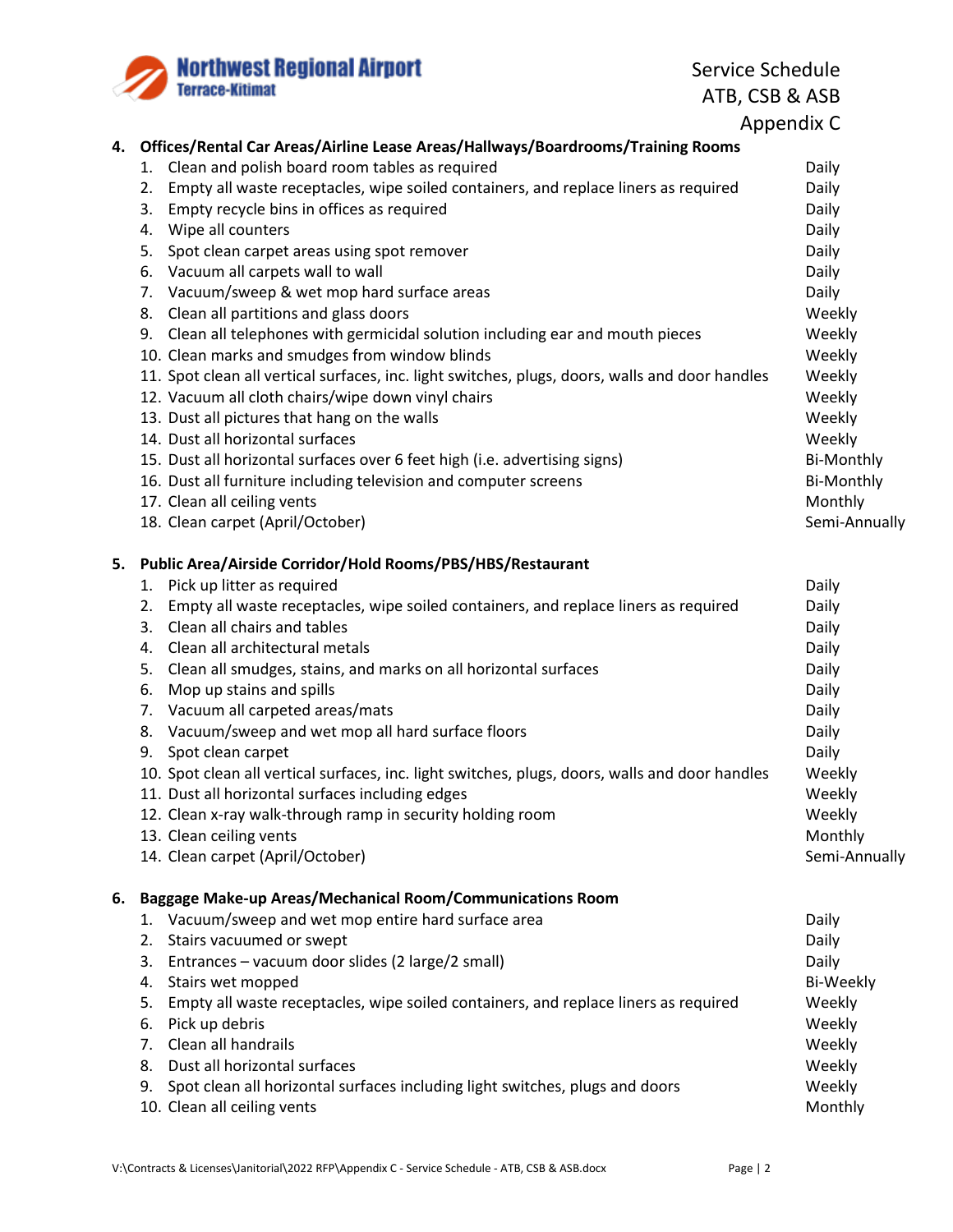**Northwest Regional Airport**<br>Terrace-Kitimat

Service Schedule ATB, CSB & ASB Appendix C

| 7. | <b>Windows/Door Glass/Partition Glass Maintenance</b>                                             |                  |  |  |  |  |
|----|---------------------------------------------------------------------------------------------------|------------------|--|--|--|--|
|    | 1. Spot clean all interior & exterior glass as required                                           | Daily            |  |  |  |  |
|    | Outside glass to be cleaned using a window brush & squeegee with a professional<br>2.             |                  |  |  |  |  |
|    | window cleaning solution (April/July/October/January)                                             | Quarterly        |  |  |  |  |
|    | 3. All interior glass to be cleaned as above                                                      | Quarterly        |  |  |  |  |
|    | 4. Clean window blinds                                                                            | Annually         |  |  |  |  |
|    |                                                                                                   |                  |  |  |  |  |
| 8. | <b>Sidewalk/Smoking Areas</b>                                                                     |                  |  |  |  |  |
|    | 1. Pick up litter                                                                                 | Daily            |  |  |  |  |
|    | 2. Sift all groundside ashtrays                                                                   | Daily            |  |  |  |  |
|    |                                                                                                   |                  |  |  |  |  |
|    | 3. Empty garbage containers by walkways & in the parking lots                                     | Daily            |  |  |  |  |
| 9. | General                                                                                           |                  |  |  |  |  |
|    | 1. Spot clean any stained carpeted areas                                                          | A/R              |  |  |  |  |
|    | Mop/vacuum all stains and spills immediately<br>2.                                                | A/R              |  |  |  |  |
|    | Vacuum/mop all hallways<br>3.                                                                     | Daily            |  |  |  |  |
|    | Return all luggage carts to ATB after last flight<br>4.                                           | Daily            |  |  |  |  |
|    | Clean roll up mats (no visible de-icer Nov 1-May 1)<br>5.                                         | Daily            |  |  |  |  |
|    | Secure terminal building after last scheduled flight<br>6.                                        | Daily            |  |  |  |  |
|    | 7. Vacuum under all walk off mats                                                                 | Monthly          |  |  |  |  |
|    | 8. Clean ceiling light fixtures                                                                   | Semi-Annually    |  |  |  |  |
|    | 9. Scrub all hard surface floors and apply the appropriate finish                                 | Semi-Annually    |  |  |  |  |
|    |                                                                                                   |                  |  |  |  |  |
|    | 10. All carpeted areas must be steam cleaned and re-textured (April/October)                      | Semi-Annually    |  |  |  |  |
|    | Note: Vacuum all carpets before steam cleaning                                                    |                  |  |  |  |  |
|    | 10. ATB Midday Janitorial Cleaning                                                                |                  |  |  |  |  |
|    | 1. Small miscellaneous clean-ups, spills, garbage                                                 | Daily            |  |  |  |  |
|    | 2. Empty washroom waste containers and replace liners as required                                 | Daily            |  |  |  |  |
|    | Wipe all washroom sinks, counters, fixtures, toilets, urinals, and stalls with a germicidal<br>3. |                  |  |  |  |  |
|    | solution, as required                                                                             | Daily            |  |  |  |  |
|    | 4. Vacuum/sweep and wet mop all floors as required                                                | Daily            |  |  |  |  |
|    | Replenish all washroom supplies as required<br>5.                                                 | Daily            |  |  |  |  |
|    |                                                                                                   |                  |  |  |  |  |
|    | <b>Combined Services Building (CSB)</b>                                                           |                  |  |  |  |  |
|    |                                                                                                   |                  |  |  |  |  |
| 1. | <b>Entrances/Vestibules</b>                                                                       |                  |  |  |  |  |
|    | 1. Vacuum/sweep and wet mop entire hard surface floor area                                        | Daily            |  |  |  |  |
|    | 2. Vacuum all entrance door threshold plates and pivot points                                     | <b>Bi-Weekly</b> |  |  |  |  |
|    | 3. Vacuum all rubber entrance matting and walk off mats                                           | Bi-Weekly        |  |  |  |  |
|    | Wet mop all rubber entrance matting and walk off mats<br>4.                                       | <b>Bi-Weekly</b> |  |  |  |  |
|    | Dust all horizontal surfaces<br>5.                                                                | <b>Bi-Weekly</b> |  |  |  |  |
|    | Clean all vertical surfaces including walls, doors, wall plugs and light switches<br>6.           | Weekly           |  |  |  |  |
|    | 7. Clean ceiling vents                                                                            | Monthly          |  |  |  |  |
|    | Scrub all hard surface floors and apply the appropriate finish<br>8.                              | Semi-Annually    |  |  |  |  |
|    |                                                                                                   |                  |  |  |  |  |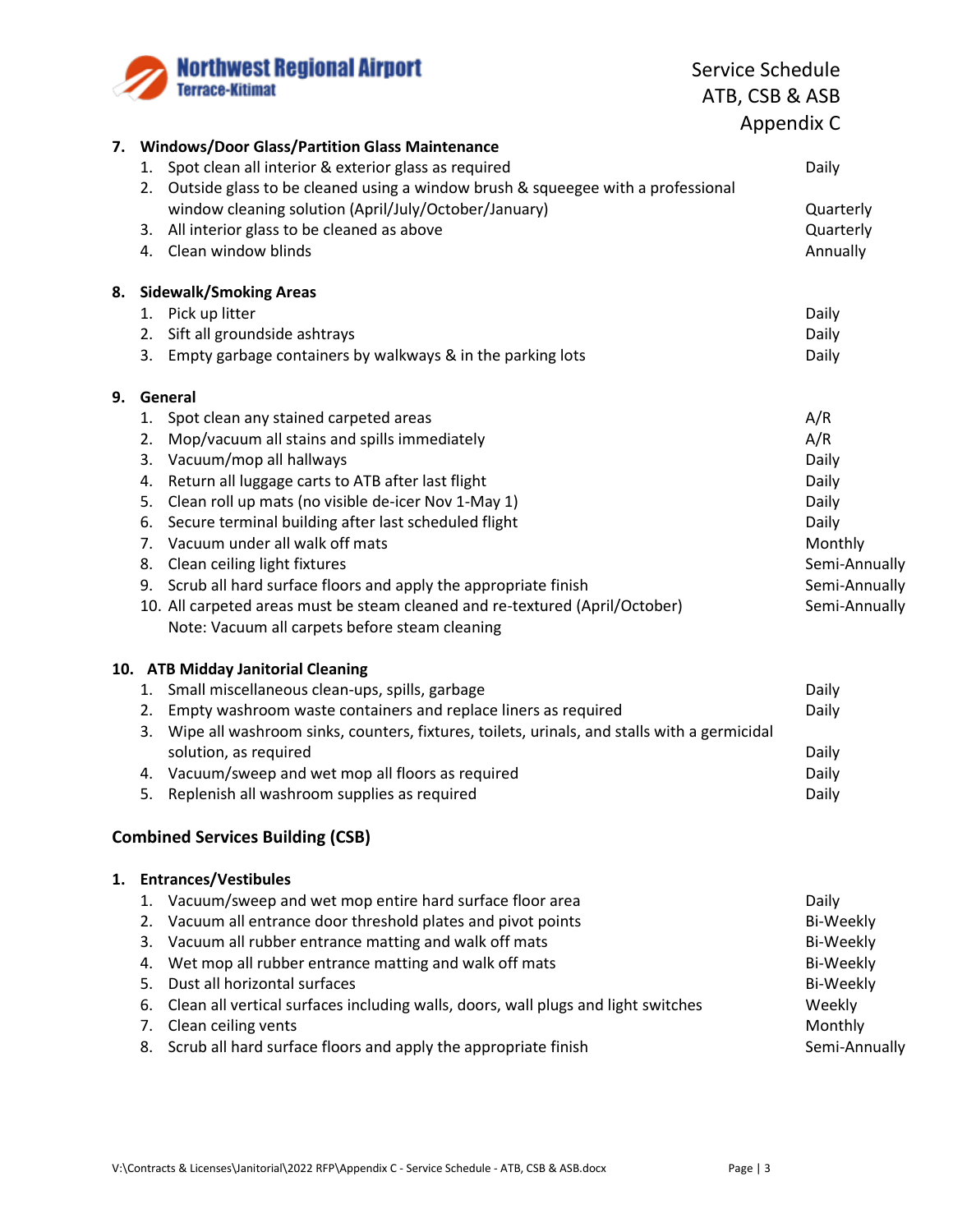

Service Schedule ATB, CSB & ASB Appendix C

| 2. | Washrooms                                                                                       |                   |  |  |  |
|----|-------------------------------------------------------------------------------------------------|-------------------|--|--|--|
|    | Empty washroom waste containers and replace liners<br>1.                                        | Daily             |  |  |  |
|    | 2. Clean all sinks with a germicidal solution and wipe and polish all chrome fixtures           | Daily             |  |  |  |
|    | 3. Clean all counters and stalls with a germicidal solution                                     | Daily             |  |  |  |
|    | 4. Clean all toilets and urinals inside and outside with a germicidal solution and              |                   |  |  |  |
|    | wipe and polish all chrome fixtures                                                             | Daily             |  |  |  |
|    | 5. Wash all horizontal surfaces                                                                 | Daily             |  |  |  |
|    | 6. Vacuum/sweep and wet mop all floors                                                          | Daily             |  |  |  |
|    | 7. Spot clean all vertical surfaces with a germicidal solution                                  | Daily             |  |  |  |
|    | 8. Clean all mirrors                                                                            | Daily             |  |  |  |
|    | 9. Replenish all washroom supplies, toilet paper, paper towels, liquid soap                     | Daily             |  |  |  |
|    | 10. Clean all sinks underside and pipes                                                         | Weekly            |  |  |  |
|    | 11. Clean walls and partitions around toilets, urinals and sinks with a germicidal solution     | Weekly            |  |  |  |
|    | 12. Wash the outside of all trash containers with a germicidal solution, inside as required     | Weekly            |  |  |  |
|    | 13. Wash all vertical surfaces with a germicidal solution                                       | Weekly            |  |  |  |
|    | 14. Machine scrub or pressure wash floors using a germicidal detergent                          | Weekly            |  |  |  |
|    | 15. Clean ceiling vents                                                                         | Monthly           |  |  |  |
|    | 16. Scrub all hard surface floors and apply the appropriate finish                              | Semi-Annually     |  |  |  |
|    | 17. Replace urinal screens                                                                      | A/R               |  |  |  |
|    |                                                                                                 |                   |  |  |  |
| 3. | <b>Offices</b>                                                                                  |                   |  |  |  |
|    | 1. Wipe all counters                                                                            | Bi-Weekly         |  |  |  |
|    | 2. Vacuum/sweep & wet mop hard surface areas                                                    | Bi-Weekly         |  |  |  |
|    | Empty all waste receptacles, wipe soiled containers, and replace liners as required<br>3.       | Bi-Weekly         |  |  |  |
|    | Empty recycle bins in offices as required<br>4.                                                 | Bi-Weekly         |  |  |  |
|    | Dust all furniture, including computer screens<br>5.                                            | Bi-Weekly         |  |  |  |
|    | 6. Vacuum all cloth chairs/wipe down vinyl chairs                                               | Weekly            |  |  |  |
|    | 7. Clean all partitions and glass doors                                                         | Weekly            |  |  |  |
|    | 8. Clean all telephones with germicidal solution including ear and mouth pieces                 | Weekly            |  |  |  |
|    | 9. Clean marks and smudges from window blinds                                                   | Weekly            |  |  |  |
|    | 10. Spot clean all vertical surfaces, inc. light switches, plugs, doors, walls and door handles | Weekly            |  |  |  |
|    | 11. Dust all furniture, including computer screens                                              | Weekly            |  |  |  |
|    | 12. Dust all horizontal surfaces                                                                | Weekly            |  |  |  |
|    | 13. Dust all pictures that hang on the walls                                                    | <b>Bi-Monthly</b> |  |  |  |
|    | 14. Dust, clean and remove smudges from all window blinds                                       | <b>Bi-Monthly</b> |  |  |  |
|    | 15. Clean all windows both interior and exterior with window brush and squeegee                 | Monthly           |  |  |  |
|    | 16. Clean ceiling vents                                                                         | Monthly           |  |  |  |
|    | 17. Scrub all hard surface floors and apply the appropriate finish                              | Semi-Annually     |  |  |  |
|    |                                                                                                 |                   |  |  |  |
| 4. | Lunchroom                                                                                       |                   |  |  |  |
|    | 1. Clean all lunchroom tables                                                                   | Daily             |  |  |  |
|    | Vacuum/sweep & wet mop hard surface areas<br>2.                                                 | Daily             |  |  |  |
|    | Empty waste receptacles, replace liners if required<br>3.                                       | Daily             |  |  |  |
|    | Thoroughly clean all sinks and chrome fixtures using a germicidal solution<br>4.                | <b>Bi-Weekly</b>  |  |  |  |
|    | Clean all horizontal surfaces using a germicidal solution<br>5.                                 | Bi-Weekly         |  |  |  |
|    | Clean all vertical surfaces using a germicidal solution<br>6.                                   | Bi-Weekly         |  |  |  |
|    | Clean ceiling vents<br>7.                                                                       | Monthly           |  |  |  |
|    |                                                                                                 |                   |  |  |  |

8. Scrub all hard surface floors and apply the appropriate finish Semi-Annually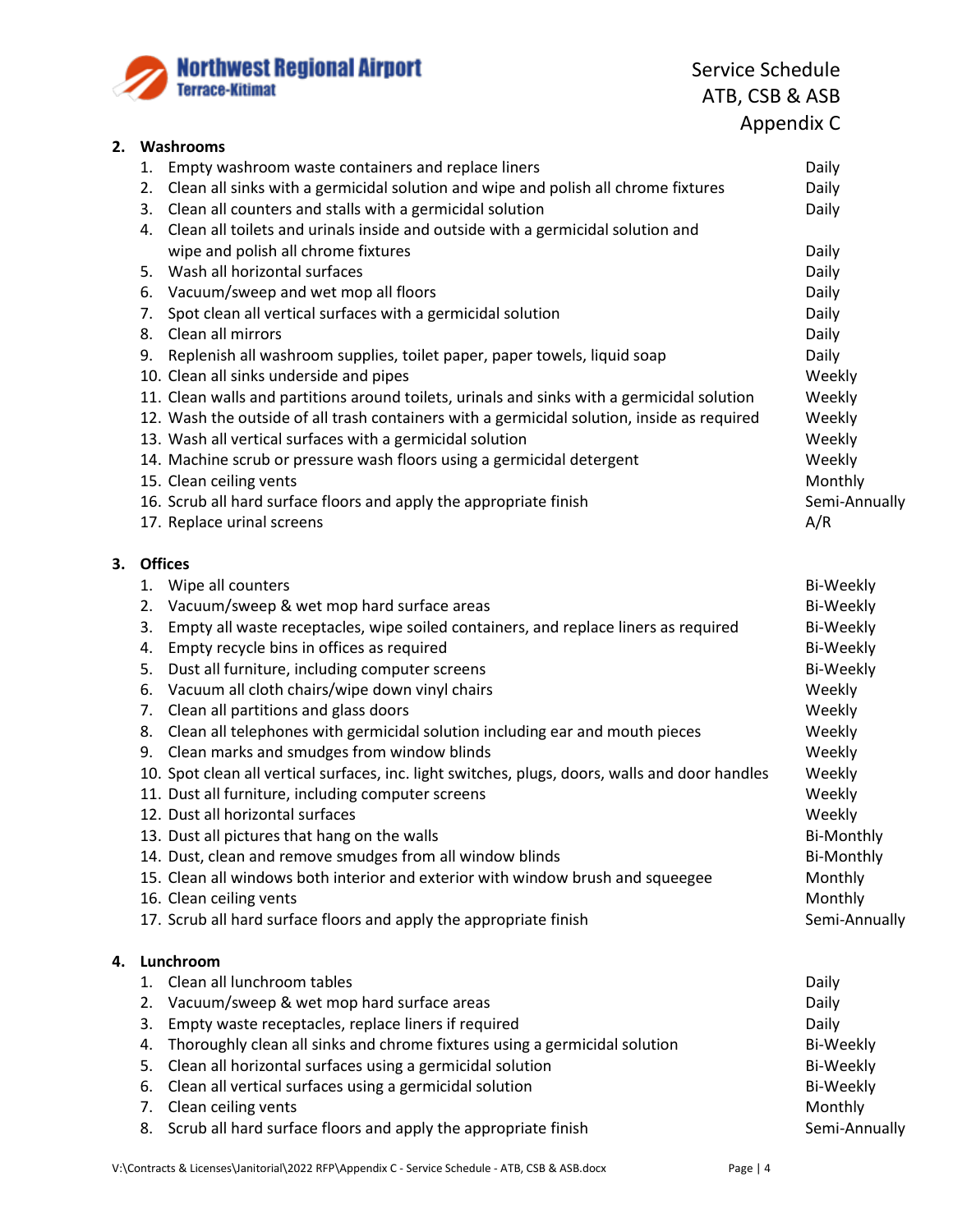

Service Schedule ATB, CSB & ASB Appendix C

| 5. | <b>Hallways</b>                                                                                   |                |  |  |
|----|---------------------------------------------------------------------------------------------------|----------------|--|--|
|    | 1. Vacuum/sweep & wet mop hard surface areas                                                      | Daily          |  |  |
|    | Spot clean all vertical surfaces, inc. light switches, plugs, doors, walls and door handles<br>2. | Weekly         |  |  |
|    | 3. Clean ceiling vents                                                                            | Monthly        |  |  |
|    | 4. Scrub floors and apply the appropriate finish                                                  | Semi-Annually  |  |  |
|    |                                                                                                   |                |  |  |
| 6. | <b>Window &amp; Door Glass Maintenance</b>                                                        |                |  |  |
|    | 1. Spot clean all interior & exterior glass as required                                           | Daily          |  |  |
|    | 2. Outside glass to be cleaned using a window brush & squeegee with a professional window         |                |  |  |
|    | cleaning solution                                                                                 | Quarterly      |  |  |
|    | 3. All interior glass to be cleaned                                                               | Quarterly      |  |  |
|    | 4. Clean window blinds                                                                            | Semi-Annually  |  |  |
|    | <b>Air Services Building (ASB)</b>                                                                |                |  |  |
|    |                                                                                                   |                |  |  |
|    | 1. Entrances                                                                                      |                |  |  |
|    | 1. Vacuum/sweep and wet mop entire hard surface floor area                                        | Daily          |  |  |
|    | Vacuum all entrance door threshold plates and pivot points<br>2.                                  | Daily          |  |  |
|    | Dust all horizontal surfaces<br>3.                                                                | Daily          |  |  |
|    | 4. Spot clean all vertical surfaces, inc. light switches, plugs, doors, walls and door handles    | Weekly         |  |  |
|    | 5. Clean ceiling vents                                                                            | Monthly        |  |  |
|    | 6. Scrub all hard surface floors and apply the appropriate finish                                 | Semi-Annually  |  |  |
| 2. | Washroom                                                                                          |                |  |  |
|    | Empty washroom waste containers and replace liners<br>1.                                          | Daily          |  |  |
|    | 2. Clean sink with a germicidal solution and wipe and polish all chrome fixtures                  | Daily          |  |  |
|    | 3. Clean counter with a germicidal solution                                                       | Daily          |  |  |
|    | Clean toilet inside and outside with a germicidal solution and wipe and polish all<br>4.          |                |  |  |
|    | chrome fixtures                                                                                   | Daily          |  |  |
|    | 5. Wash all horizontal surfaces                                                                   | Daily          |  |  |
|    | 6. Vacuum/sweep and wet mop all floors                                                            | Daily          |  |  |
|    | Spot clean all vertical surfaces with a germicidal solution<br>7.                                 | Daily          |  |  |
|    | 8. Clean all mirrors                                                                              | Daily          |  |  |
|    | 9. Replenish all washroom supplies, toilet paper, paper towels, liquid soap                       | Daily          |  |  |
|    | 10. Clean all sinks underside and pipes                                                           | Monthly        |  |  |
|    | 11. Wash the outside of all trash containers with a germicidal solution, inside as required       | Monthly        |  |  |
|    | 12. Wash all vertical surfaces with a germicidal solution                                         | Monthly        |  |  |
|    | 13. Machine scrub or pressure wash floors using a germicidal detergent                            | Monthly        |  |  |
|    | 14. Clean ceiling vents                                                                           | Monthly        |  |  |
|    | 15. Scrub all hard surface floors and apply the appropriate finish                                | Semi-Annually  |  |  |
|    |                                                                                                   |                |  |  |
|    |                                                                                                   |                |  |  |
| З. | Office                                                                                            |                |  |  |
|    | Empty all waste receptacles, wipe soiled containers, and replace liners as required<br>1.         | Daily          |  |  |
|    | Clean all telephones with germicidal solution including ear and mouth pieces<br>2.                | Daily          |  |  |
|    | Spot clean carpet areas<br>3.<br>4. Vacuum all carpets wall to wall                               | Daily<br>Daily |  |  |

- 5. Spot clean all vertical surfaces, inc. light switches, plugs, doors, walls and door handles Weekly
- 6. Vacuum all cloth chairs, wipe down vinyl chairs Mathematic Muslem and Meekly